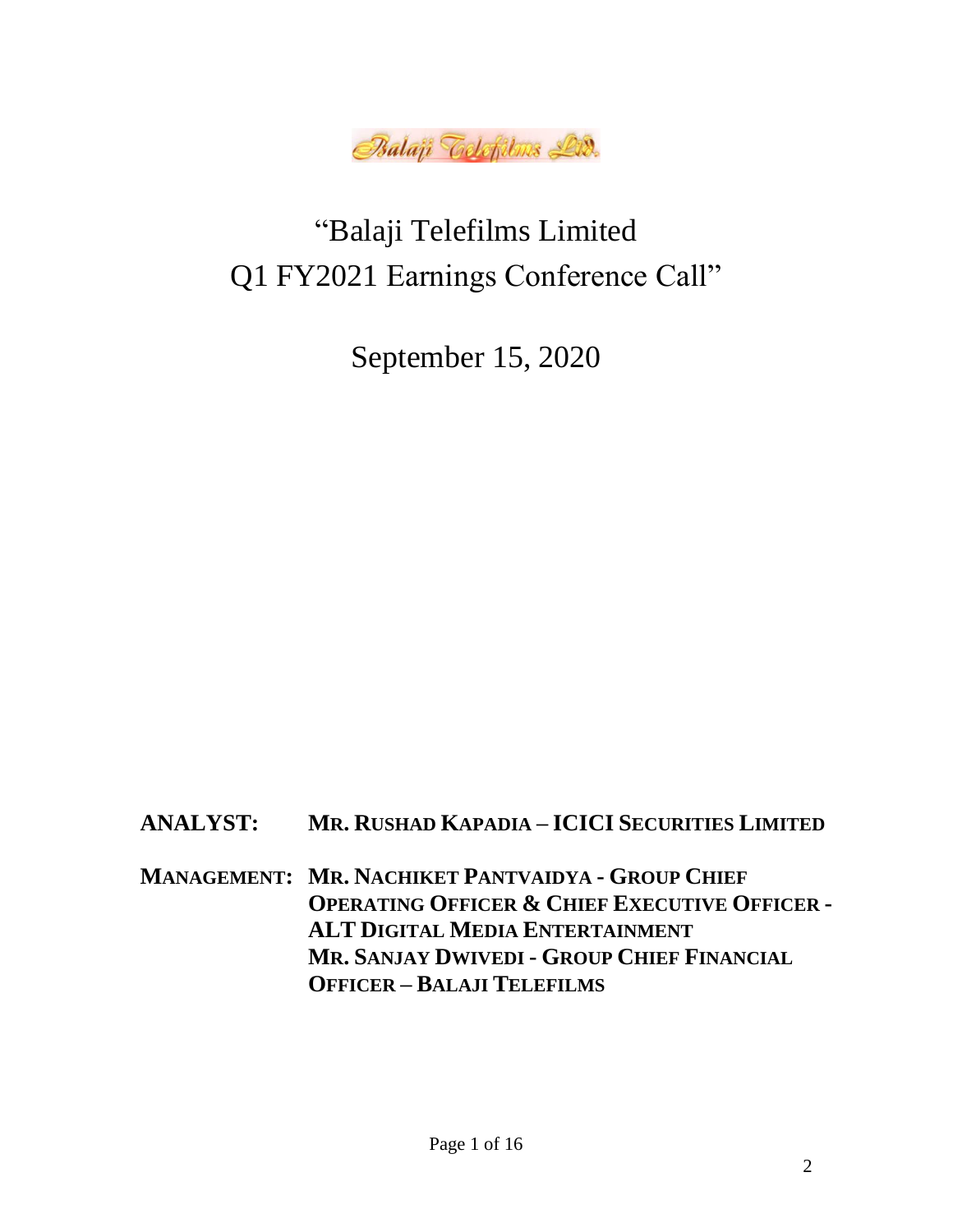Balaji Telefilms Lid.

- **Moderator**: Ladies and gentlemen, good day and welcome to the Balaji Telefilms Limited Q1 FY2021 earnings call hosted by ICICI Securities Limited. As a reminder all participant lines will be in the listen-only mode and there will be an opportunity for you to ask questions after the presentation concludes. Should you need assistance during the conference call, please signal an operator by pressing "\*" then "0" on your touchtone phone. Please note that this conference is being recorded. I now hand the conference over to Mr. Rushad Kapadia from ICICI Securities Limited. Thank you and over to you Sir!
- **Rushad Kapadia**: Thank you Faisal. Good evening everybody and welcome to the Balaji Telefilms Q1 FY2021 results conference call. We have with us from the management Mr. Nachiket Pantvaidya, Group COO & CEO of ALT Digital Media Entertainment, Mr. Sanjay Dwivedi, Group Chief Financial Officer. Thank you and over to you Sir.
- **Management**: Thank you. Good evening and welcome to the conference call of Balaji Telefilms Limited. We will be covering this evening the results for the quarter ended 30th June 2020. We hope that you are staying safe and keeping healthy in these uncertain times.

Starting with an update on the TV production business, all production activity unfortunately stopped on March 18th as per local regulations and health and safety measures and was resumed on 26th June 2020 and therefore almost the entire quarter was not available for production. Sales to broadcasters only commenced in quarter two of FY2021 resulting in near zero revenue from TV business, subsequently the production and operations are getting back to pre COVID levels and six shows are currently under production. We expect changes in the lineup in quarter two FY2021 as COVID-19 continues to affect production schedules.

We are confident that the revenue and production would be closer to normal in quarter two FY2021 given our current assessment of the lockdown and no imposition of more stringent lockdown measures.

Coming to our movie business, theatrical releases remain uncertain, given that there is no clear indication from authorities for opening of single screen theaters and multiplexes. Our movie business had a relatively good quarter versus quarter one FY2020 as we completed the sale of digital rights of Dolly Kitty Aur Woh Chamakte Sitare to Netflix. One of our other movies Pagglait will also premiere on Netflix shortly and we are exploring more such direct to digital sales opportunities for our upcoming movie portfolio. Work is on for select future projects and on confirmed projects like Ek Villain 2 which is the second version of the Villain Series starring John Abraham and KTina starring Disha Patani.

Our movie business will continue to focus on presales and coproduction of its future slate, and our capital commitment to the movie business still remains limited. We are very excited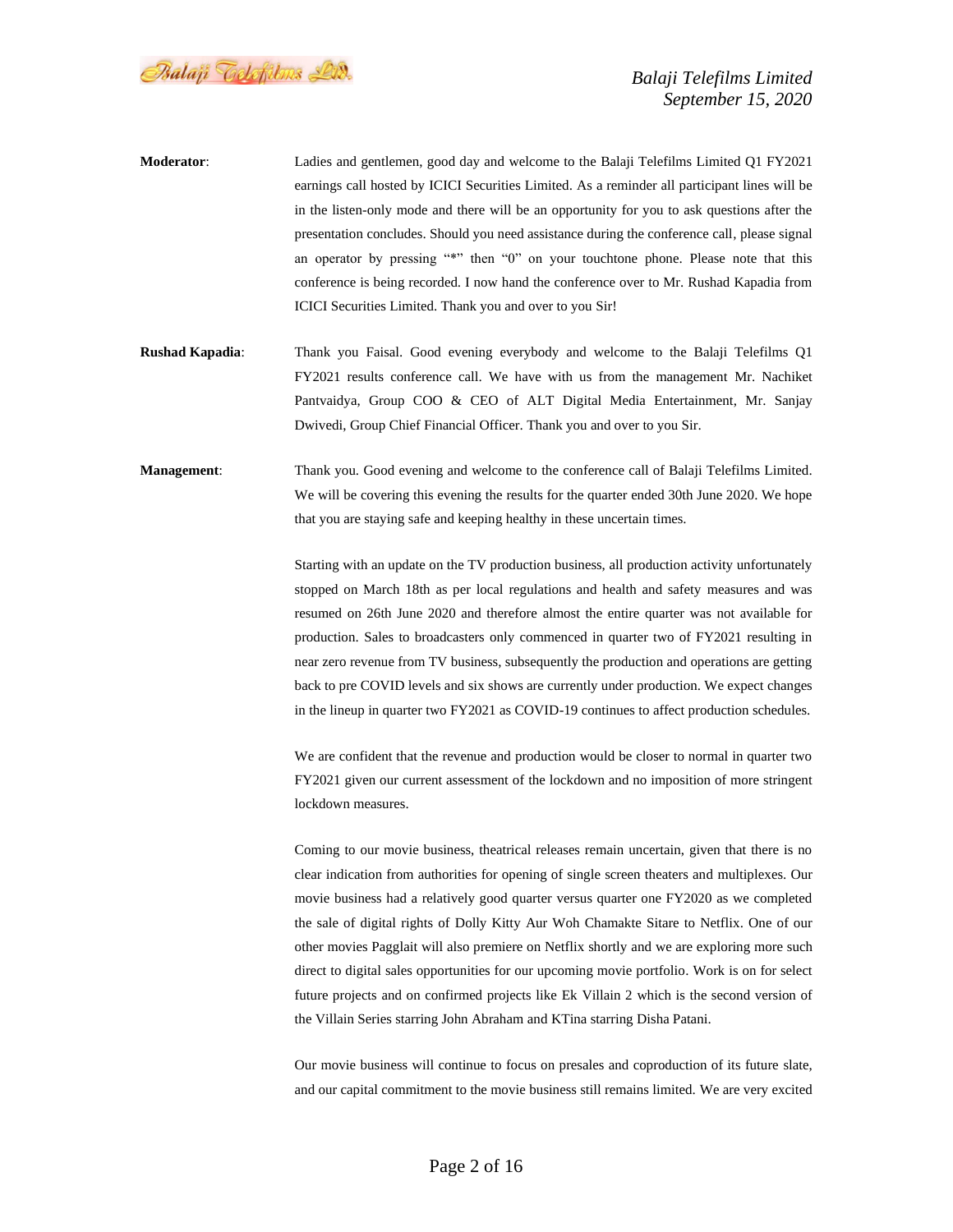Psalaji Toclofilms Lid.

## *Balaji Telefilms Limited September 15, 2020*

about the way ALTBalaji our digital OTT platform is shaping up. Our direct subscription revenue has grown 90% year-on-year to 12.9 Crores versus 6.7 Crores in quarter one FY2020. We have been successful in positioning ALTBalaji as an OTT providing Hindi mass content for India and the Hindi speaking diaspora.

As India is a price sensitive market, we think consumers from the Tier II and Tier III cities will need a very affordable price proposition and therefore our focus is on converting these first-time samplers into avid subscribers of premium content on the platform. ALTBalaji with its less than a rupee a day pricing has been successfully meeting this challenge and it is one of the lowest priced video streaming players in the market, this has allowed us to quickly penetrate and grow our reach. On the creative front, ALTBalaji create shows which appeal across segments however with narratives that are unique or untold and are a mix of thriller, drama, romance, horror, comedy, among others. Each show presented on the platform or in the pipeline has been created keeping in mind the audience's interest across demographic and sociographic segments. With deep consumer insights and data driven approach ALTBalaji is ruling massification which is being followed by other international players. Viewers spend an average of 60 minutes and 90 minutes per week in metros and non-metro markets respectively, the highest in its category in 2019, this trend continues in quarter one FY2021. There has been some reduction in viewership in recent weeks as limited fresh content is available given almost a complete shutdown of production activity and we hope to restore the phase of new content addition in the coming months. To further broaden our offering baskets, ALTBalaji is set to invest in Tring, which is a leading fan connect platform offering premier experience at affordable rates. India has always been a star struck country, capitalizing on this Tring offers a range of services like video shoutouts, DM on Instagram, etc. Tring offers significant synergies with ALTBalaji digital initiatives both across talent management and consumer connect. Our board has approved an investment of Rs.15 Crores for a 17.5% stake in the form of equity or equity linked security such as compulsory convertible preference shares.

To sum up the quarter performance TV and OTT business was affected due to complete shutdown of production activity in the quarter, we are confident that these segments would bounce back in the current quarter as the content production is back to pre COVID levels.

Movies performance was boosted due to sales deals with digital platforms we are further exploring similar opportunities while remaining conservative on investments. I will now hand over to Sanjay Dwivedi, our Group CFO to give you a quick update on the financials.

**Management**: Thank you. I hope you all have seen the results presentation available on the website. Financially we had a quarter that was significantly impacted by the pandemic as our operations remained more or less closed for the duration of the quarter. The key figures which I would like to highlight are as follows.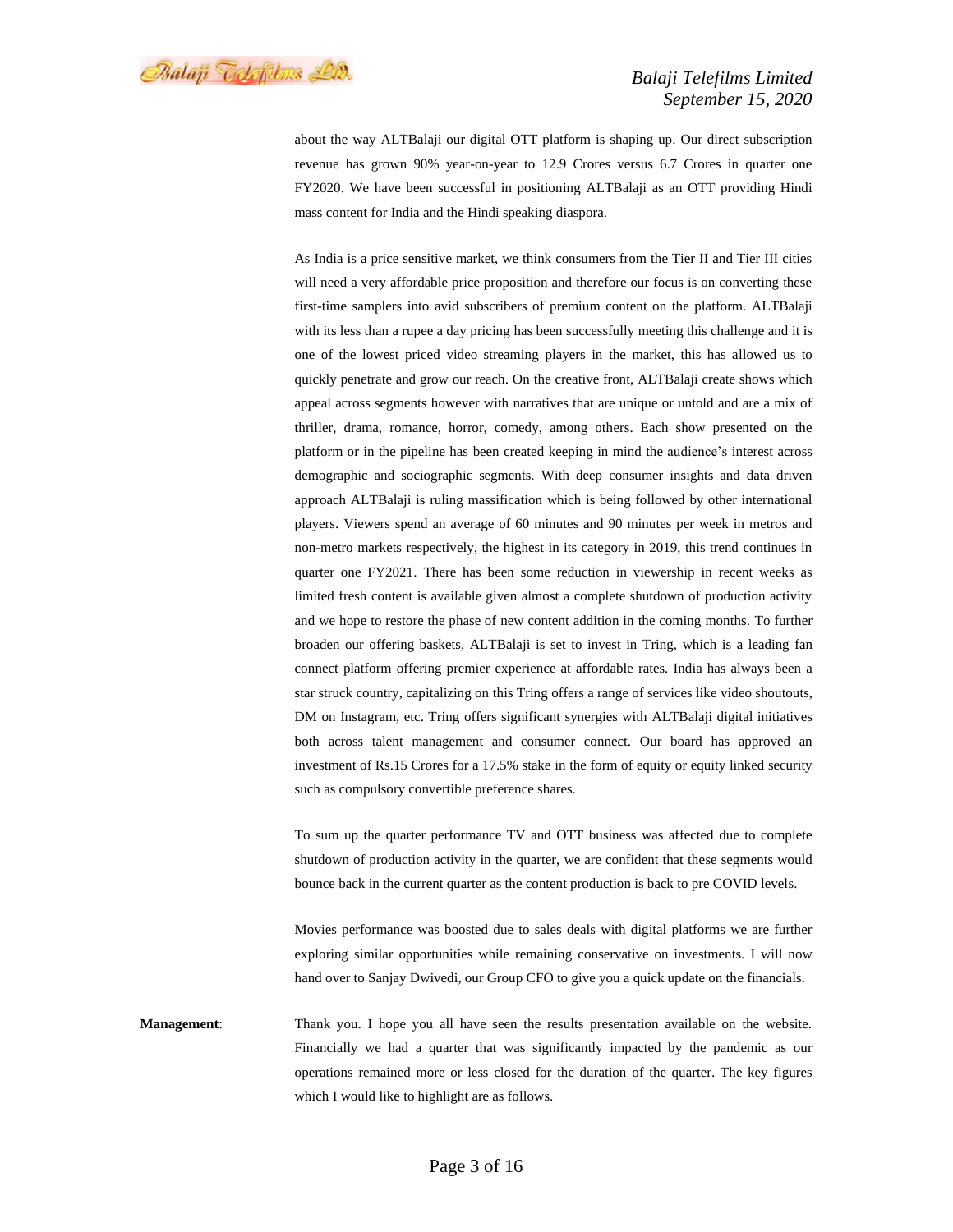Balaji Telefilms Lid.

On consolidated basis revenues were down to Rs.35.1 Crores versus 90.5 Crores in Q1 FY2020. The major drag on revenue came from TV business which saw no production hours, movies had a higher revenue given we had a deal for digital release of one movie. ALTBalaji continues to grow at a much faster pace with average daily subscribers' addition in quarter one FY21 at 10,900 and revenues at Rs.15 Crores versus 12 Crores in Q1 FY2020.

On EBITDA front we were able to cushion the impact from drastic revenue fall by devising tighter cost control measures and reduction in staff and other overheads from Rs.31.7 Crores in Q1 FY2020 to Rs.18.7 Crores. We had proactively taken measures well before the quarter and hope to be able to bounce back to profitability as soon as our revenues picks up.

Coming onto our balance sheet, we are a zero debt company with bank FDs and mutual fund investments at Rs.174 Crores, another short-term working capital in movies of Rs.67 Crores total cash balance at Rs.241 Crores which gives us significant cushion in these volatile times. We have been maintaining a very strong focus on balance sheet strength through the pandemic and this flexibility allows us to come back to operations much faster once the regulations around content productions are further opened up. As you might recall we have the infrastructure and capabilities to produce over 250 hours a quarter and expect to slowly reach that level. Overall despite drastic fall in revenues due to the impact of pandemic we have been able to contain our losses and stay focus on business growth.

Going forward with normalizing of the overall business environment and industry adapting to the post COVID new normal we are poised to grow dramatically and breakeven on ALTBalaji in this financial year. I thank you all for joining us today and now would request the moderator to open the Q&A session. Thank you.

- **Moderator**: Thank you very much. We will now begin the question and answer session. The first question is from the line of Sidhant Mattha from B&K Securities. Please go ahead.
- **Sidhant Mattha** : I just wanted to know about the sale of movies, so it is around 17.5 Crores for the quarter, so this includes both the movies or it just includes Dolly Kitty?
- **Management**: It only includes Dolly Kitty.
- **Sidhant Mattha** : But in the press release it is written that we have completed both the movies
- **Management**: Yes, we have concluded two movie deal with Netflix out of which one movie deal has been recognized in this quarter.
- **Sidhant Mattha** : And secondly what are the subscriber numbers for ALTBalaji currently?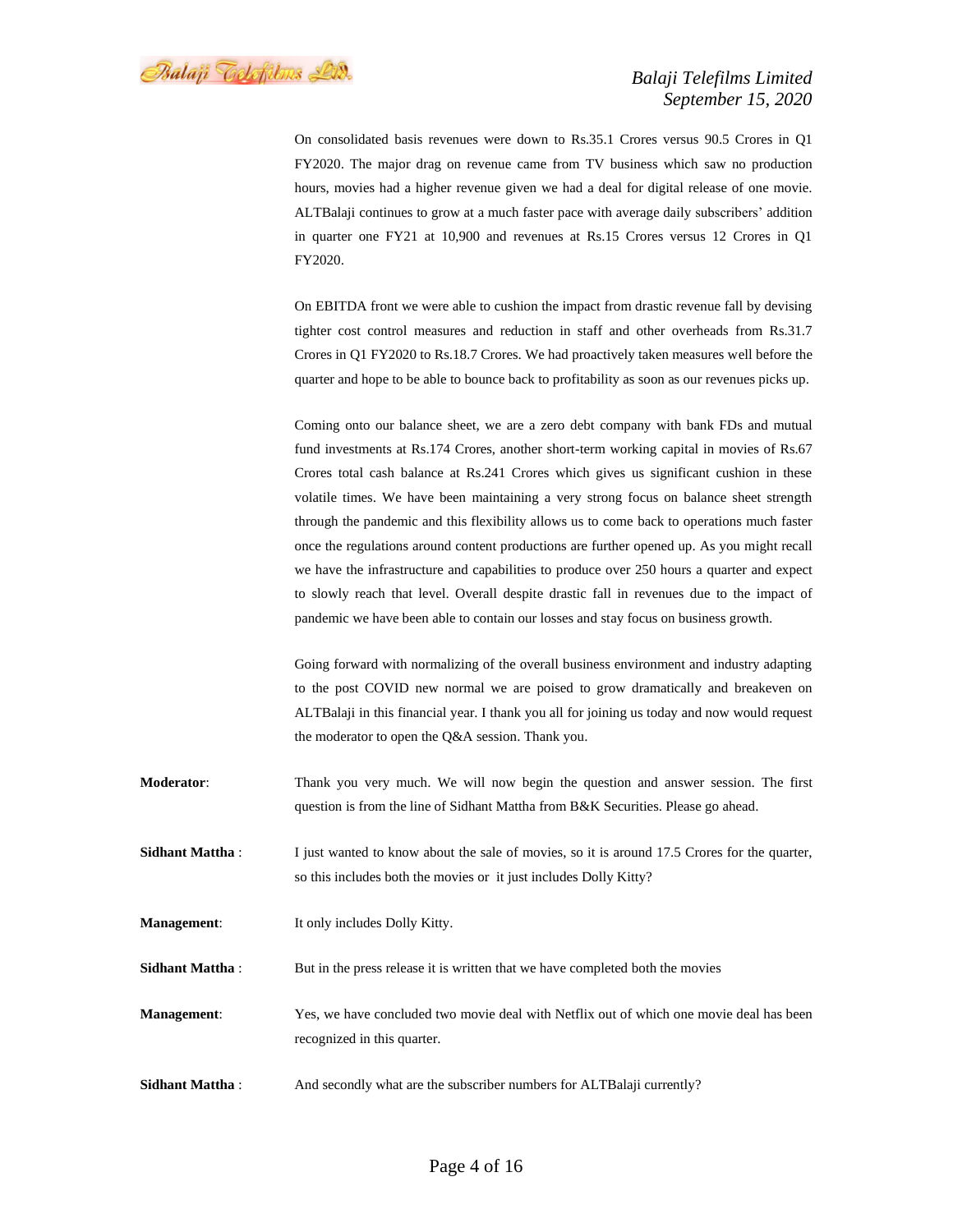

| Management:            | Well if you take a total cumulative number it is pretty high but this quarter, we have added<br>closer to 1.5 million.                                                                                                                                                                                                                        |
|------------------------|-----------------------------------------------------------------------------------------------------------------------------------------------------------------------------------------------------------------------------------------------------------------------------------------------------------------------------------------------|
| <b>Sidhant Mattha:</b> | And total any ballpark number?                                                                                                                                                                                                                                                                                                                |
| Management:            | Total it is a little confusing because we were on Telcos at one point in time so that was in<br>the 20s of millions, but I think you are tracking our history and you have not come on the<br>call for the first time you have realized the number is pretty large, but you can say that<br>active subscribers we have got about 1.5 million. |
| <b>Sidhant Mattha:</b> | Thank you so much.                                                                                                                                                                                                                                                                                                                            |
| Moderator:             | Thank you. The next question is from the line of Raj Desai from Prospero Tree. Please go<br>ahead.                                                                                                                                                                                                                                            |
| Raj Desai:             | Sir my first question is that in Q1 FY2021 ALT has reported total revenue of 14.9 Crores<br>out of which the direct subscription revenue was 12.9 Crores. So the balancing 2 Crores<br>figure is from ZEE5 am I right?                                                                                                                        |
| <b>Management:</b>     | Yes ZEE plus Jio we have a small deal with Jio, largely ZEE.                                                                                                                                                                                                                                                                                  |
| Raj Desai:             | So why is the revenue from ZEE5 so low even though they have launched 44 episodes off<br>our different shows in Q1?                                                                                                                                                                                                                           |
| <b>Management:</b>     | Who has launched.                                                                                                                                                                                                                                                                                                                             |
| Raj Desai:             | Sir ZEE.                                                                                                                                                                                                                                                                                                                                      |
| <b>Management:</b>     | But ALT has not launched this quarter.                                                                                                                                                                                                                                                                                                        |
| Raj Desai:             | Ok. There were two movies which were sold to Netflix is it at a fixed price or revenue<br>sharing?                                                                                                                                                                                                                                            |
| <b>Management:</b>     | It is at a fixed price and there was only one of those that been recognized revenue in this<br>quarter which is Dolly Kitty Aur Woh Chamakte Sitare.                                                                                                                                                                                          |
| Raj Desai:             | And during the sale of this Netflix, have we sold all the rights theatrical rights, music rights<br>or only digital rights?                                                                                                                                                                                                                   |
| Management:            | This is basically all the digital rights for a limited time period. We do not have the rights to<br>release this theatrically in that limited time period.                                                                                                                                                                                    |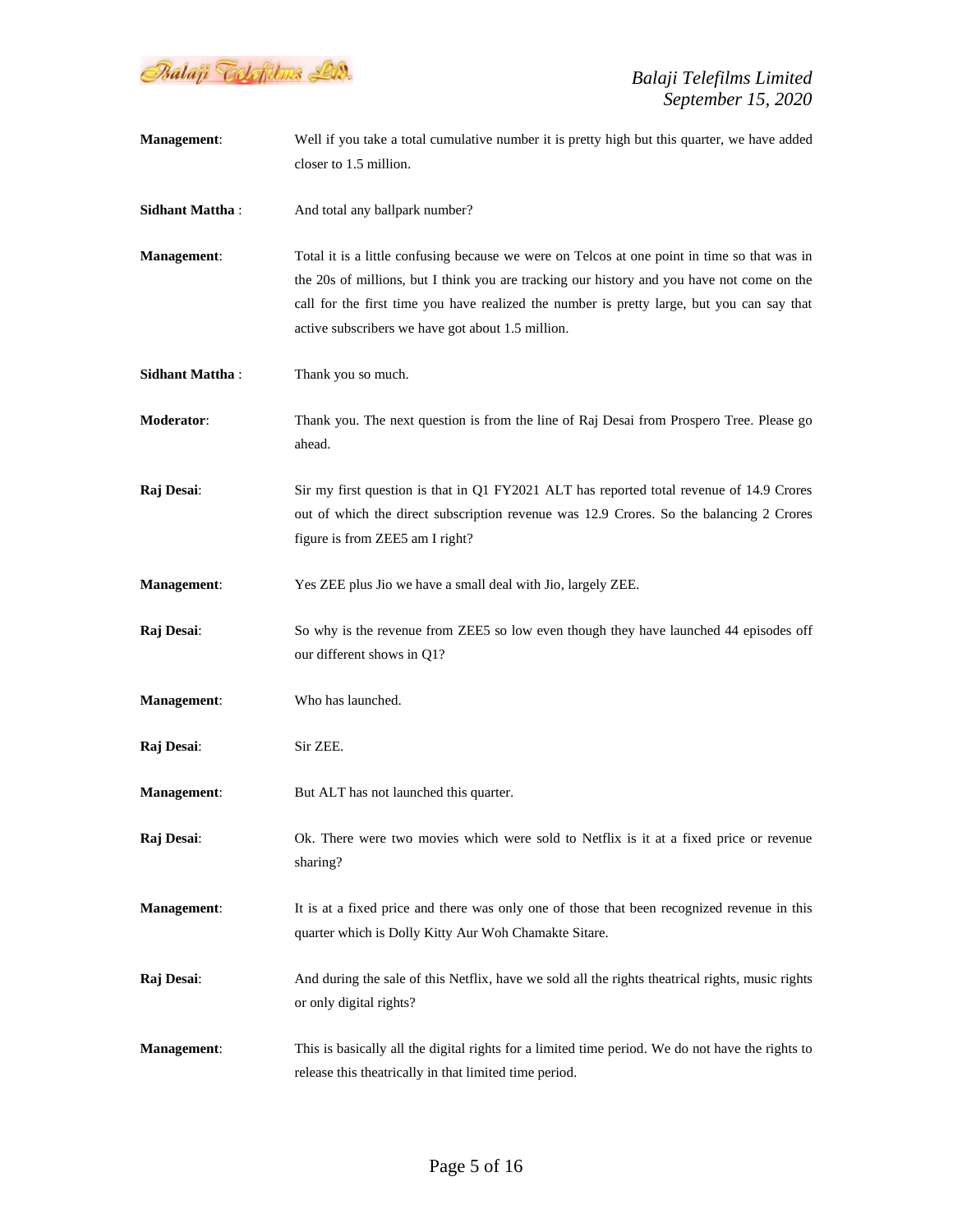

| Raj Desai:            | And last question Sir, what was the direct subscription revenue for ALT for FY2020?                                                                                                                                                                                                                                                                                                                                                                                                                                                                                                                                       |
|-----------------------|---------------------------------------------------------------------------------------------------------------------------------------------------------------------------------------------------------------------------------------------------------------------------------------------------------------------------------------------------------------------------------------------------------------------------------------------------------------------------------------------------------------------------------------------------------------------------------------------------------------------------|
| Management:           | 12.9 Crores right.                                                                                                                                                                                                                                                                                                                                                                                                                                                                                                                                                                                                        |
| Raj Desai:            | For FY2020?                                                                                                                                                                                                                                                                                                                                                                                                                                                                                                                                                                                                               |
| <b>Management:</b>    | FY2020 it was close to 40 Crores.                                                                                                                                                                                                                                                                                                                                                                                                                                                                                                                                                                                         |
| Raj Desai:            | Thank you very much Sir.                                                                                                                                                                                                                                                                                                                                                                                                                                                                                                                                                                                                  |
| <b>Moderator:</b>     | Thank you. The next question is from the line of Shweta Sharma from AB Capital<br>Advisors. Please go ahead.                                                                                                                                                                                                                                                                                                                                                                                                                                                                                                              |
| <b>Shweta Sharma:</b> | I had a couple of questions. The first is on Tring. So the press release mentioned that you<br>have this new investment and wanted to understand what are the synergies that we are<br>looking for out of this and in future are we looking to do some more investments like this or<br>is this just one time.                                                                                                                                                                                                                                                                                                            |
| Management:           | The synergies for this are the fact that both of us are in the area of getting onscreen talent<br>and more importantly both Tring as well as Balaji want to target Tier II and Tier III cities of<br>India. So, I think that is the synergy, it is kind of a talent representation business and we<br>work with talent and so does Tring. We feel they are a set of very energetic young<br>entrepreneurs and it is an early stage investment as to whether we will make such<br>investments in future we are not able to of course comment at this stage as and when they<br>happen we will definitely declare them out. |
| <b>Shweta Sharma:</b> | And in the line up of the shows, the TV shows also it was reported that Kasauti would be<br>going offline and are there any new shows in the pipeline and will there be any show that<br>would replaced by Balaji to Kasauti or how is that looking?                                                                                                                                                                                                                                                                                                                                                                      |
| Management:           | That is not pertaining to the quarter that got over.                                                                                                                                                                                                                                                                                                                                                                                                                                                                                                                                                                      |
| <b>Shweta Sharma:</b> | So sometime maybe in future?                                                                                                                                                                                                                                                                                                                                                                                                                                                                                                                                                                                              |
| Management:           | Yes so, I mean we are talking of the quarter April, May, June right now right. So of course,<br>there will be some old shows that go in I do not know what your question is, but                                                                                                                                                                                                                                                                                                                                                                                                                                          |
| <b>Shweta Sharma:</b> | I also would like to know about the pipeline of the shows like are we looking at any new<br>shows?                                                                                                                                                                                                                                                                                                                                                                                                                                                                                                                        |
| Management:           | Of course we are looking we are always looking at many new shows but we will announce<br>them at an appropriate time, you must understand that the new shows that come on from                                                                                                                                                                                                                                                                                                                                                                                                                                            |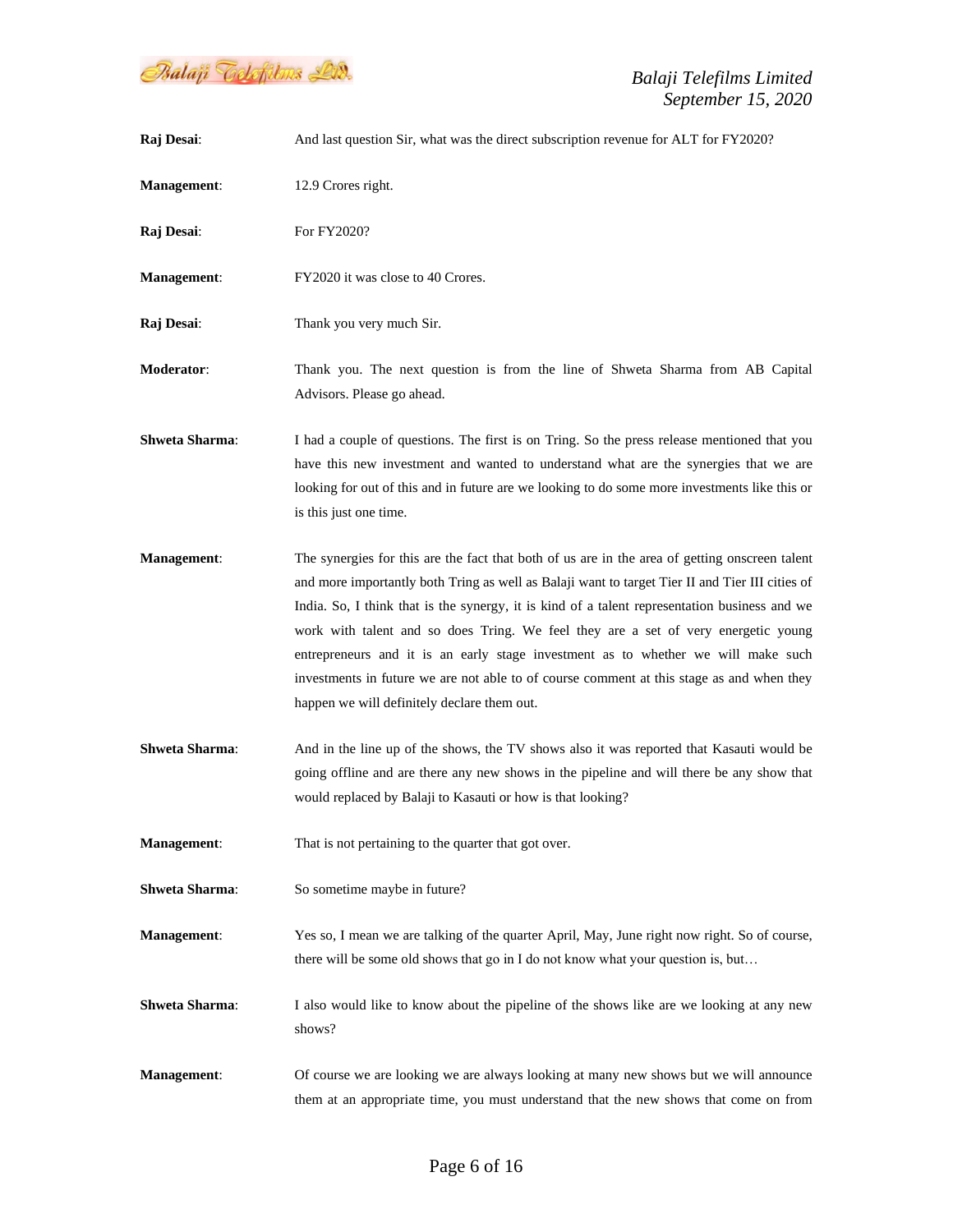Balaji Telefilms Lid.

Balaji stable are basically a venture between the channel, you are talking of TV shows right?

| <b>Shweta Sharma:</b> | Yes.                                                                                                                                                                                                                                                                                                                                                                                                           |
|-----------------------|----------------------------------------------------------------------------------------------------------------------------------------------------------------------------------------------------------------------------------------------------------------------------------------------------------------------------------------------------------------------------------------------------------------|
| <b>Management:</b>    | Yes, TV shows are a venture between the channel and us and therefore these will be<br>announced at the time when we begin to market them.                                                                                                                                                                                                                                                                      |
| <b>Shweta Sharma:</b> | And given that you have recently started the production, are there any specific measures<br>that have been taken on sets for this?                                                                                                                                                                                                                                                                             |
| Management:           | Yes, of course there is a whole set of rules and regulations to be able to shoot under<br>COVID-19 conditions and we are adhering to them.                                                                                                                                                                                                                                                                     |
| <b>Shweta Sharma:</b> | Thank you. I will get back in the queue for further questions. Thank you so much.                                                                                                                                                                                                                                                                                                                              |
| Moderator:            | Thank you. The next question is from the line of Dipan Mehta from Elixir Equities. Please<br>go ahead.                                                                                                                                                                                                                                                                                                         |
| <b>Dipan Mehta:</b>   | My question was relating to the drop in ALTBalaji's nondirect revenues that is from 5.6<br>Crores to 2 Crores that has entirely because of ZEE and Reliance Jio?                                                                                                                                                                                                                                               |
| <b>Management:</b>    | See if we do not produce shows that were budgeted in the quarter we do not get the money<br>for them from ZEE that is the basic principle because of COVID we are at around 20% to<br>25% of the estimated production of shows in April, May, June and therefore that number<br>has dropped, but if you look at our direct subscription it has doubled from quarter one of the<br>same financial year earlier. |
| Dipan Mehta:          | So now as and when new shows come on-stream at both the platforms and you should be<br>reverting back to the revenues of about 6, 7 odd Crores every quarter which we are getting<br>from the partnerships, is that correct Sir?                                                                                                                                                                               |
| <b>Management:</b>    | Correct, yes.                                                                                                                                                                                                                                                                                                                                                                                                  |
| Dipan Mehta:          | And second question is first of all really appreciate this slide #11 where complete breakup<br>is there now in that BTL movies plus TV production the depreciation of 7 Crores that is the<br>standard depreciation there is nothing one time in it right because it appears to be on that<br>effect?                                                                                                          |
| <b>Management:</b>    | It is standard depreciation but also you should understand under the new Indian GAAP<br>lease rental for the shows which we produce goes under depreciation it carries a bit of lease<br>rental for the sets.                                                                                                                                                                                                  |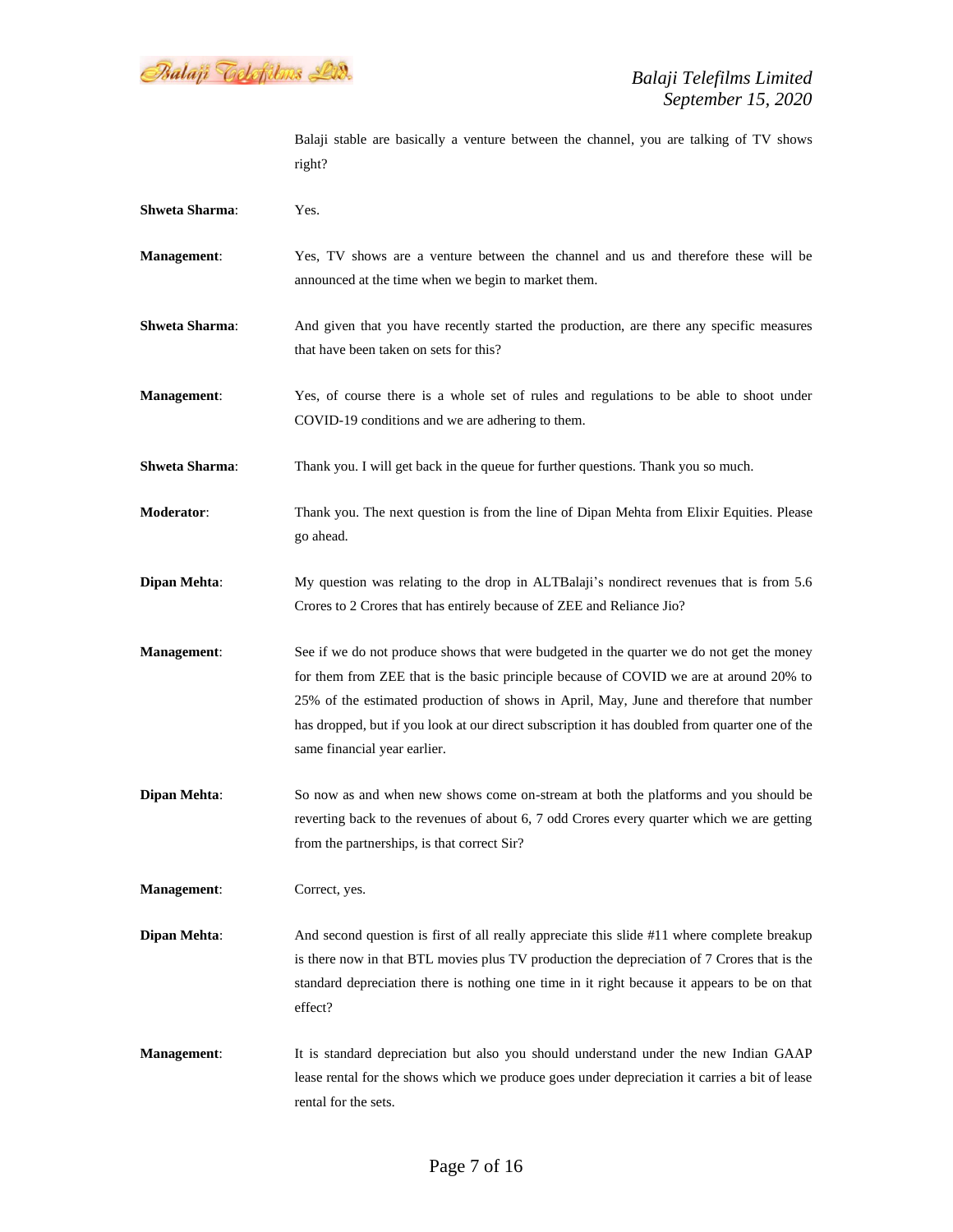

| <b>Dipan Mehta:</b> | Thank you and all the best.                                                                                                                                                                                                                                                                                                                                                                      |
|---------------------|--------------------------------------------------------------------------------------------------------------------------------------------------------------------------------------------------------------------------------------------------------------------------------------------------------------------------------------------------------------------------------------------------|
| Moderator:          | Thank you. The next question is from the line of Dhaval Joshi from Sundaram Mutual<br>Fund. Please go ahead.                                                                                                                                                                                                                                                                                     |
| Dhaval Joshi:       | Sir just wanted to check with you now your balance four movies which is under pipeline<br>and you have mentioned that it will now come on digital basically, so is there any<br>difference or impact I would say on your margins between theatrical selling or on digital<br>basically?                                                                                                          |
| <b>Management:</b>  | I do not know what your question is because all the movies that we have sold have come on<br>digital can you just sharp focus your question?                                                                                                                                                                                                                                                     |
| Dhaval Joshi:       | So basically so whichever movie comes in through theaters, their collections and other<br>things would be better and their margins or earnings would be better, but now we are selling<br>on OTT platform. So, is there any impact or difference in the earnings do you expect on<br>that?                                                                                                       |
| <b>Management:</b>  | See the movie that we have sold already let me talk about it we are already positive by a<br>decent amount so we expect that in this financial year when we end this financial year with<br>the two, or three movies that we will sell digitally we will have a robust 10% to 15%<br>margin of profitability assured to us, that is the beauty of selling digitally if that is your<br>question. |
| Dhaval Joshi:       | Yes. Sir okay it is a fixed margin cost plus margin sort of your deal which we are doing in<br>digital?                                                                                                                                                                                                                                                                                          |
| <b>Management:</b>  | No for the movies that we have sold currently, for the future movies they are yet to get<br>produced like Villain which we have mentioned has to yet start production and KTina has<br>to complete production. So, we let that get produced we do not know how the conditions in<br>the country will change till then.                                                                           |
| Dhaval Joshi:       | And what was the cost of this two, three movies which you already sold?                                                                                                                                                                                                                                                                                                                          |
| Management:         | Cost, what do you mean by cost?                                                                                                                                                                                                                                                                                                                                                                  |
| Dhaval Joshi:       | I mean total cost of production, making movie and plus margin.                                                                                                                                                                                                                                                                                                                                   |
| Management:         | I do not think we are in a position to fully reveal that right now, I think it is a complicated<br>and long process.                                                                                                                                                                                                                                                                             |
| Dhaval Joshi:       | And one more question Sir can you give TV and movie for the quarter revenue breakup.                                                                                                                                                                                                                                                                                                             |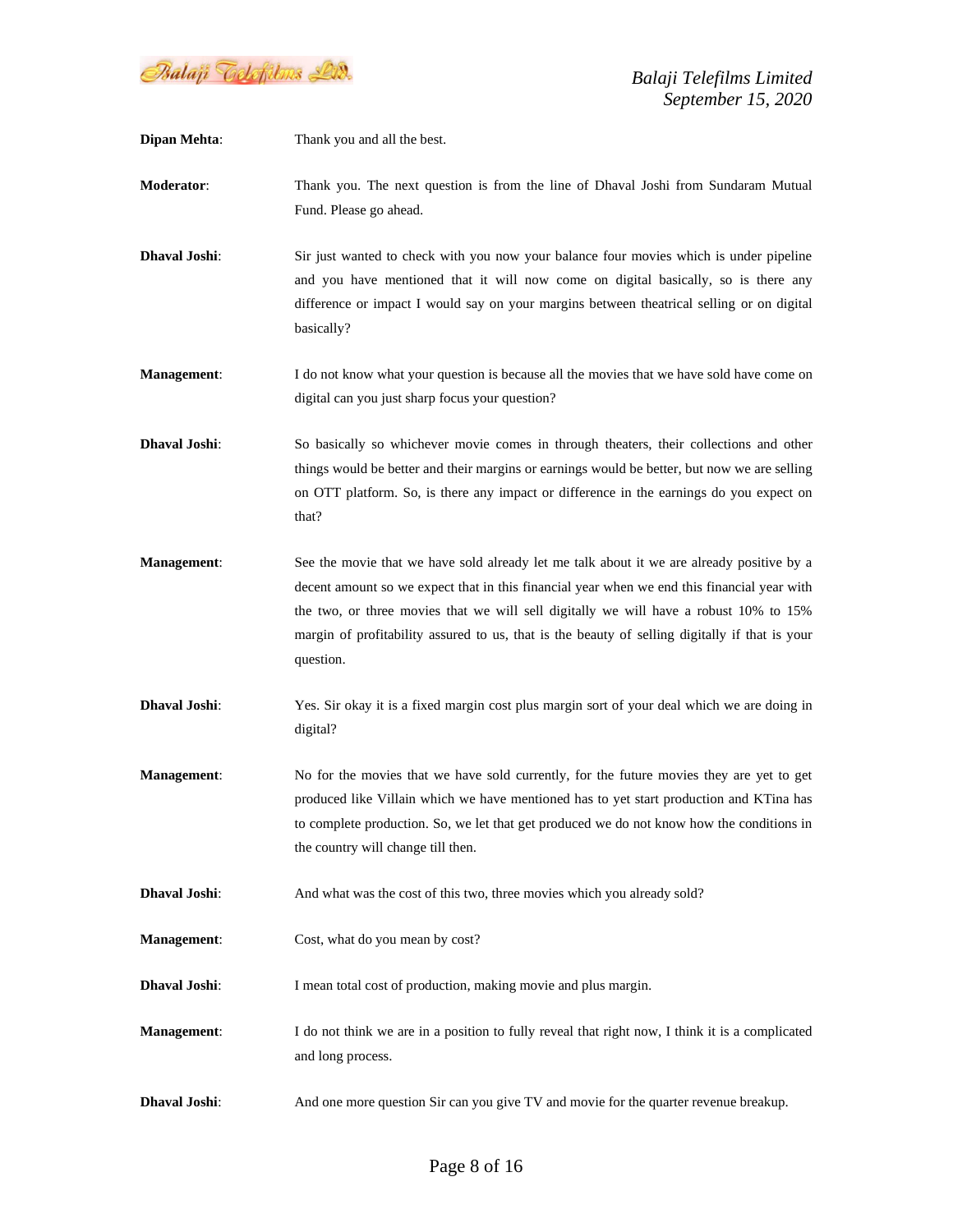

*Balaji Telefilms Limited September 15, 2020*

| Management:         | Yes, it is all in the slide.                                                                                                                                                                                                                                                                                                                                                                                                                                                                    |
|---------------------|-------------------------------------------------------------------------------------------------------------------------------------------------------------------------------------------------------------------------------------------------------------------------------------------------------------------------------------------------------------------------------------------------------------------------------------------------------------------------------------------------|
| Dhaval Joshi:       | No, it is TV plus movie is there?                                                                                                                                                                                                                                                                                                                                                                                                                                                               |
| Management:         | TV revenue is just 3 Crores and that is something got produced for the quarter two rest is all<br>movie, TV has not contributed anything to these financials.                                                                                                                                                                                                                                                                                                                                   |
| Dhaval Joshi:       | So on slide #11 which is a 20 Crores which shows TV plus movie breakup you are saying<br>that 3 Crores is TV and balance is movie is it correct.                                                                                                                                                                                                                                                                                                                                                |
| Management:         | Absolutely.                                                                                                                                                                                                                                                                                                                                                                                                                                                                                     |
| Dhaval Joshi:       | Yes, thanks.                                                                                                                                                                                                                                                                                                                                                                                                                                                                                    |
| Moderator:          | Thank you. The next question is from the line of Soma Shetty, an Individual Investor.<br>Please go ahead.                                                                                                                                                                                                                                                                                                                                                                                       |
| <b>Soma Shetty:</b> | My question is about ALTBalaji shows that we converted to the TV shows when there was<br>no production, we converted some 37 hours of ALTBalaji shows to TV shows and given<br>them as a TV serials. Where is that revenue accounted because the 37 hours is not less it<br>would have been somewhere more than 20 Crores or so. So I do not see that in the TV<br>business revenue.                                                                                                            |
| Management:         | 20 Crores?                                                                                                                                                                                                                                                                                                                                                                                                                                                                                      |
| <b>Soma Shetty:</b> | Yes, how much is that and where is it, has it come with that revenue or where is it<br>accounted?                                                                                                                                                                                                                                                                                                                                                                                               |
| Management:         | I think you have missed the last quarter revenue call, the way accounting happens is once<br>we have delivered the tapes to the platform and if my commitment to them on the delivery<br>is over I recognize revenue irrespective of when they are going to telecast. So, this got<br>accrued in quarter four itself, portion of it in TV, portion of it in ALT, this is the last quarter<br>number we had accounted for these three series which got sold for TV as well as for web<br>series. |
| <b>Soma Shetty:</b> | Okay if I remember correctly this question was asked in previous call also and then the<br>answer, we heard was it can be recognized in Q1 is it not the case?                                                                                                                                                                                                                                                                                                                                  |
| Management:         | No.                                                                                                                                                                                                                                                                                                                                                                                                                                                                                             |
| <b>Soma Shetty:</b> | That it is already accounted for?                                                                                                                                                                                                                                                                                                                                                                                                                                                               |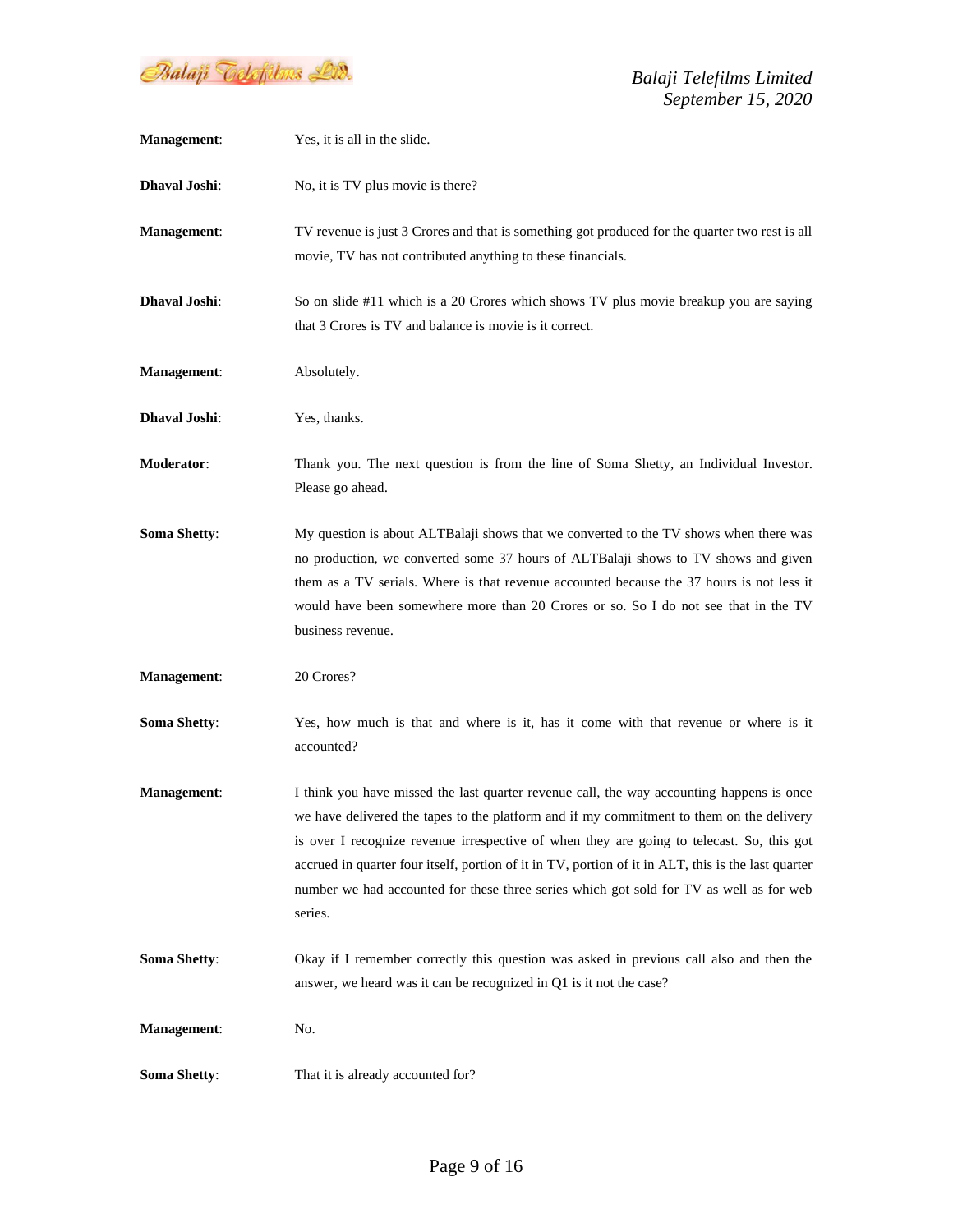Balaji Telefilms Lid.

| Management:         | Yes.                                                                                                                                                                                                                                                                                                                                                                                                                                                               |
|---------------------|--------------------------------------------------------------------------------------------------------------------------------------------------------------------------------------------------------------------------------------------------------------------------------------------------------------------------------------------------------------------------------------------------------------------------------------------------------------------|
| <b>Soma Shetty:</b> | Then in the TV business we still see 4 Crores of revenue what is that about when there is no<br>production?                                                                                                                                                                                                                                                                                                                                                        |
| Management:         | That is what I mentioned to the gentlemen earlier the way accounting happens is if you<br>shoot, because our TV shoot happens for a commission model, correct, we produce for<br>broadcast, the amount of footage which we have generated for the broadcast to telecast that<br>much revenue get accrued irrespective when it is getting telecast by the broadcaster. So, 4<br>Crore of inventory got produced when this COVID period ended and last week of June. |
| <b>Soma Shetty:</b> | Just to answer to the previous question you mentioned that the digital release to Netflix is<br>for limited period and it can be later released theatrical also. So, what is the period is it one<br>year, six months, or three months.                                                                                                                                                                                                                            |
| <b>Management:</b>  | When we are doing digital sales to broadcaster it was in the range of seven to ten years so<br>this is a norm already digitally where there are no three month and six month deals because<br>that does not allow for any exploitation it is a seven year to ten year that is the kind of<br>range.                                                                                                                                                                |
| <b>Soma Shetty:</b> | Till then there cannot be any theatrical release done for that movie if I am right?                                                                                                                                                                                                                                                                                                                                                                                |
| <b>Management:</b>  | Correct.                                                                                                                                                                                                                                                                                                                                                                                                                                                           |
| <b>Soma Shetty:</b> | Okay thank you these were my questions, thanks for the answer.                                                                                                                                                                                                                                                                                                                                                                                                     |
| Moderator:          | Thank you. The next question is from the line of Puneet from TSB Bank. Please go ahead.                                                                                                                                                                                                                                                                                                                                                                            |
| <b>Puneet:</b>      | I wanted to know about the investment in Tring, is it supposed to be a long-term investment<br>for future cash flow or is it more in terms of whenever the platform raises another round of<br>funding and then we plan to exit and encash on the profit on that aspect.                                                                                                                                                                                           |
| <b>Management:</b>  | It is a strategic investment; it is something that we want to put into grow the business<br>synergistically.                                                                                                                                                                                                                                                                                                                                                       |
| <b>Puneet:</b>      | So it is not meant to be something where company like Info Edge does on Zomato where<br>whenever series B, C or D round comes they can purely exit and cash it, but it is not one of<br>those investments?                                                                                                                                                                                                                                                         |
| <b>Management:</b>  | What do you mean it is not one of those if somebody offers the \$100 million for my net<br>stake we will exit, nobody is going to offer that kind of money so we are here to grow the<br>business so I think I do not know what you are actually asking because there is no the                                                                                                                                                                                    |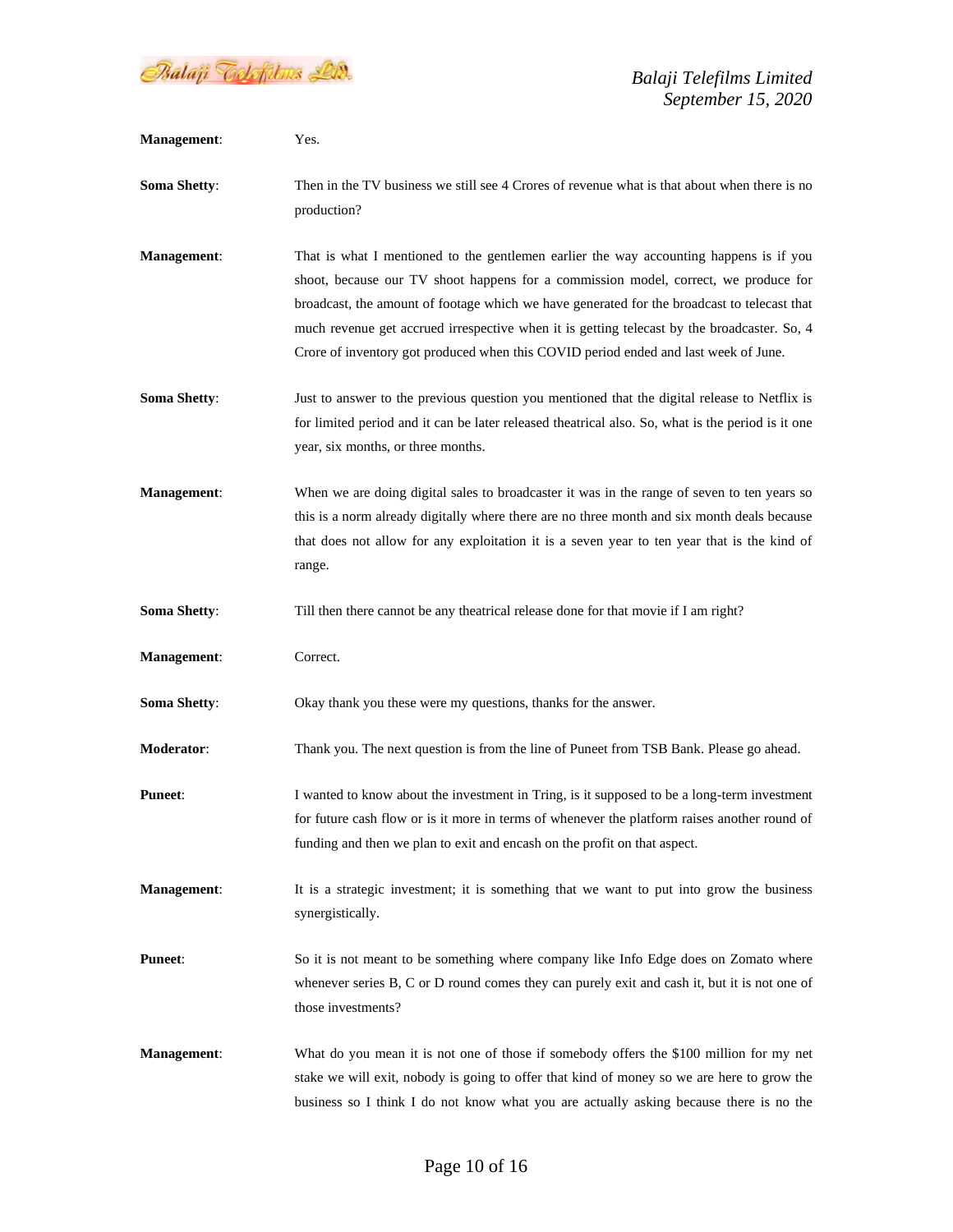Psalaji Toclofilms Lid.

second round is not already here but is it really some unreasonable sum of money coming everybody's way then those equations change one. Secondly, I think we are in the time of COVID we are not able to certainly predict how the next round of funding and growth will come in we are a minority partner there we are only 17.5% our interest is to strategically capture the talent space. So right now, I think all of these questions were theoretical given the fact that we want to grow the business.

**Puneet:** Fair enough. Thank you.

**Moderator**: Thank you. We will take the next question from the line of Dipan Mehta from Elixir Equities. Please go ahead.

**Dipan Mehta**: Sir my question is relating to what are the long-term trends when it comes to production I mean because of this COVID-19 do you think that you will be making changes as far as use of technology or certain processes or steps where are you can get back to normal as soon as possible because we are all living in a lot of uncertainty and there are lockdowns and removal of lockdown state wise, city wise so, what is your strategy in terms of going back to peak production level?

**Management:** It is a very interesting question and I think the most important factor of all of this is that there is no normal, going back to normal is a phrase which is just very theoretical I think the new normal is that we have to shoot more efficiently we have to write scenes very differently in terms of creativity and we have to manage cost more efficiently from a production angle simply because I think with the slight slump in the advertising economy that is going to come in the next six months we would not see that much of realization. So, to answer your question I think we are catering production volumes to a new normal and we will be reducing costs on our shows by writing shows very differently to ensure there is efficiency and safety on the sets. So, I do not expect the methods of the past to apply at least for the next 18 months till a vaccine is found and something drastic happens in that area. To answer your question the way to retain the margins is to get cost efficiency today and ensure that volumes are retained.

**Dipan Mehta:** So, I just missed the number about the number of active users on ALTBalaji I do not see that?

**Management:** 1.5 million nearly.

**Dipan Mehta:** And how has that number changed if you could give some idea?

**Management:** In fact the revenues have doubled from last quarter it was 6.9 Crores same quarter last financial year quarter one of this financial year is 12.9.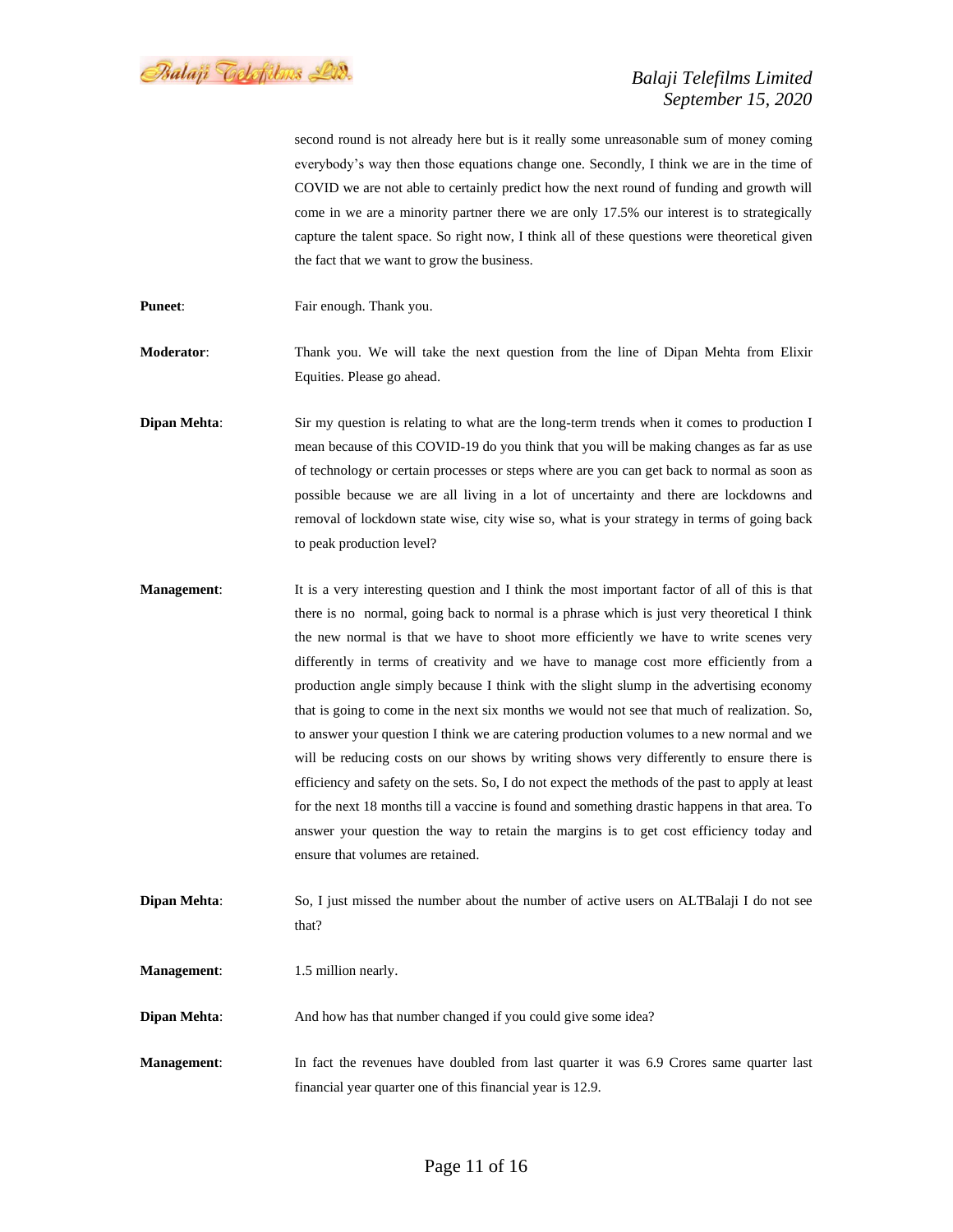

*Balaji Telefilms Limited September 15, 2020*

| <b>Dipan Mehta:</b> | No, no, number of users how has that changed?                                                                                                                                                                                                  |
|---------------------|------------------------------------------------------------------------------------------------------------------------------------------------------------------------------------------------------------------------------------------------|
| Management:         | It is doubled the ARPUs just the same.                                                                                                                                                                                                         |
| Dipan Mehta:        | Thank you very much.                                                                                                                                                                                                                           |
| Moderator:          | Thank you. The next question is from the line of Kirti Shah, an Individual Investor. Please<br>go ahead.                                                                                                                                       |
| Kirti Shah:         | What is the valuation of our library?                                                                                                                                                                                                          |
| <b>Management:</b>  | We do not do the valuation of our library as such you are talking of the digital library right?                                                                                                                                                |
| Kirti Shah:         | Yes.                                                                                                                                                                                                                                           |
| Management:         | Well we have not valued it so far.                                                                                                                                                                                                             |
| Kirti Shah:         | Why is the promoter not increasing shareholding, now promoter holding is 34% and<br>Reliance holding is 24% why such a low-price promoter has not increasing the<br>shareholding,                                                              |
| <b>Management:</b>  | We will take this matter to promoters.                                                                                                                                                                                                         |
| Kirti Shah:         | And I think so it is a good work last June quarter its consolidated loss is 42 Crores and this<br>June quarter loss is around 28 Crores. when will you make positive consolidated profit?                                                      |
| Management:         | We made positive consolidated last quarter.                                                                                                                                                                                                    |
| Kirti Shah:         | No, full year?                                                                                                                                                                                                                                 |
| Management:         | Full year mostly full year will be only in March 2022 because we have already lost four<br>months of COVID this year and that is a hit to our television bottom-line so full year<br>consolidated we will definitely show a profit March 2022. |
| Kirti Shah:         | And why you are not increasing dividend Sir?                                                                                                                                                                                                   |
| <b>Management:</b>  | We will take this question to the AGM.                                                                                                                                                                                                         |
| Kirti Shah:         | You pass this on. Also the local institution holding is less, so kindly see to it that local<br>institution holding increases, wish you all the best. Thank you very much.                                                                     |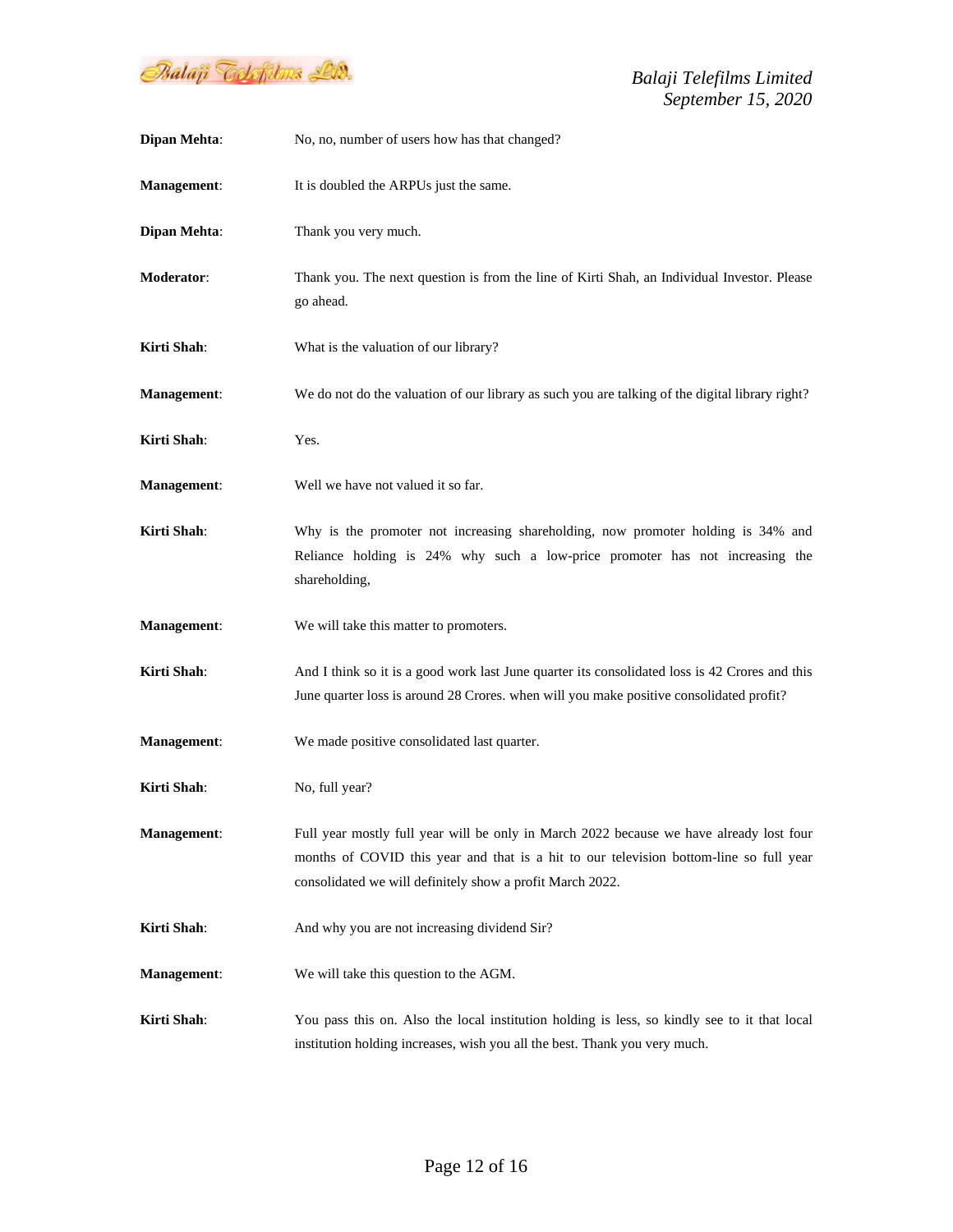

| Moderator:           | Thank you. The next question is from the line of Pradeep, Individual Investor. Please go<br>ahead.                                                                                                                                                                                                                                                                                                                                                                                                                                                                                                                  |
|----------------------|---------------------------------------------------------------------------------------------------------------------------------------------------------------------------------------------------------------------------------------------------------------------------------------------------------------------------------------------------------------------------------------------------------------------------------------------------------------------------------------------------------------------------------------------------------------------------------------------------------------------|
| Pradeep:             | Last quarter you mentioned that ALTBalaji will be profitable in one of the quarters so are<br>we still on track?                                                                                                                                                                                                                                                                                                                                                                                                                                                                                                    |
| Management:          | It will be in quarter four provided COVID doesn't have a resurgence.                                                                                                                                                                                                                                                                                                                                                                                                                                                                                                                                                |
| Pradeep:             | And in this quarter there were three shows actually web series which were released in<br>ALTBalaji as well as in ZEE5 so is that the revenue of ZEE5 2 Crores is that corresponding<br>to these three shows only?                                                                                                                                                                                                                                                                                                                                                                                                   |
| <b>Management:</b>   | Yes, it is corresponding to that.                                                                                                                                                                                                                                                                                                                                                                                                                                                                                                                                                                                   |
| Pradeep:             | That is all from my side, thank you.                                                                                                                                                                                                                                                                                                                                                                                                                                                                                                                                                                                |
| Moderator:           | Thank you. The next question is from the line of Puneet from TSB Bank. Please go ahead.                                                                                                                                                                                                                                                                                                                                                                                                                                                                                                                             |
| <b>Puneet:</b>       | I want an understanding of the churn rate of ALTBalaji over the last year financial year and<br>this year as well and this quarter                                                                                                                                                                                                                                                                                                                                                                                                                                                                                  |
| Management:          | 66%.                                                                                                                                                                                                                                                                                                                                                                                                                                                                                                                                                                                                                |
| <b>Puneet:</b>       | Do you think that is slightly on the higher side or how does that compare with the industry<br>average of churn?                                                                                                                                                                                                                                                                                                                                                                                                                                                                                                    |
| Management:          | Unfortunately, none of those guys are sharing that data with me right now or any other<br>place. I would like to know what the churn rate of the other people is but there is no such<br>data available. It is suffice to say that every year we have doubled our revenues both direct<br>as well as partnership revenues for the last three years so I think the numbers are showing<br>that we are managing to keep at a good clip we have gone from 15 Crores to 40 Crores to<br>77 Crores in three years at similar churn rates, as our library grows the churn rates have<br>gone down from around 80% to 66%. |
| <b>Puneet:</b>       | Thank you.                                                                                                                                                                                                                                                                                                                                                                                                                                                                                                                                                                                                          |
| <b>Moderator:</b>    | Thank you. The next question is from the line of Deepak Mehta, an Individual Investor.<br>Please go ahead.                                                                                                                                                                                                                                                                                                                                                                                                                                                                                                          |
| <b>Deepak Mehta:</b> | Sir my question would be about the long-term strategy for ALTBalaji because if you see the<br>type of show there is only one kind of genre so what is the target audience and what kind of<br>show we are going to do and launch in the ALTBalaji in future is there any change?                                                                                                                                                                                                                                                                                                                                    |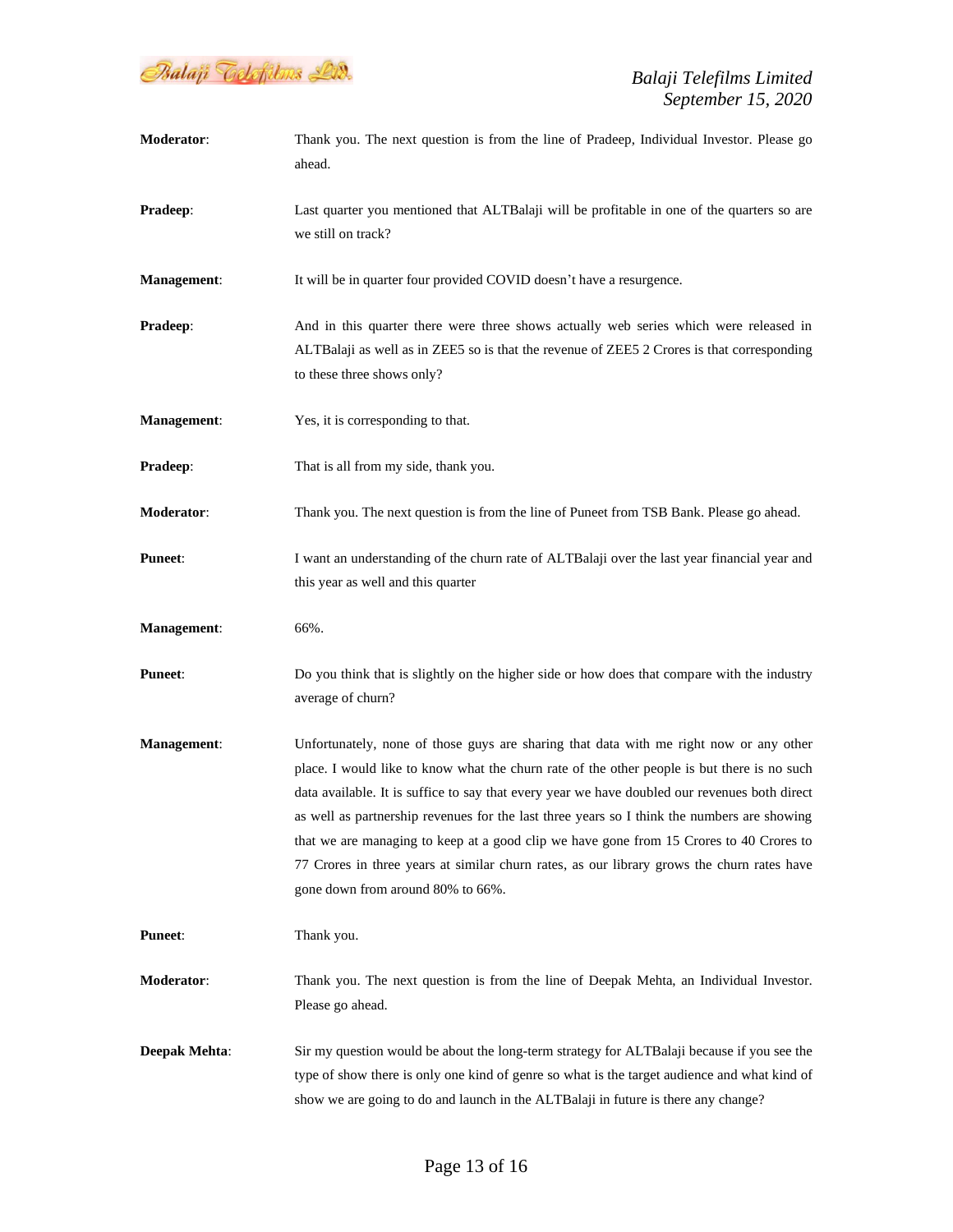Psalaji Toclofilms Lid.

- **Management:** It is not one kind of genres, there are six genres there is male targeted genres shows like Gandii Baat there are male thrillers like Apharan there is female targeted romance like Kehne Ko Humsafar Hain there is youth show which is Class of 2020 Puncch Beat, there are historical shows like Bose for example which are real life story and then there are some shows which are urban appealing like Test Case and Mental hood.
- **Deepak Mehta**: Yes, most of the content is only targeting to male dominant if you see so that was my question?
- **Management**: That is not true I mean I do not know where you made that conclusion from like I told you Mentalhood which is about parenting staring Karishma Kapoor targets is more female skewed Kehne Ko Humsafar Hain is more female skewed, Baarish more female skewed, Test Case is actually a universal target both male as well as female we have got of course Apaharan which is male targeted, Gandii Baat which is male targeted so we have got all kinds of content what we have changed our strategy is that when we started off we had a kid section in the last year and a half we have dropped that kid section completely.
- **Deepak Mehta:** And my last question is in the ALTBalaji there is an investment from Reliance so in the long-term what can be benefit from Jio and if you see Colors TV, I think they have substantial stake and so on this front Sir?
- **Management**: what substantial stake are you talking of. My information is that they really own the channel. So, what was your question what are the synergies is that what you are saying?
- **Deepak Mehta:** you also have production house, in future any more content, we are launching exclusively on Jio platform
- **Management**: No, I think we are ably supported by the Reliance Group in all our strategic endeavors going ahead I think we have the benefit of having two of the board members from Reliance who provide advice on how to grow and manage our business in a complex environment and I think that will be the case throughout as you can see we have seen good growth on ALTBalaji we are coming to a quarter that is breaking even if it was not for COVID we would have had that breakeven quarter earlier our revenues have grown from 15 Crores to 44 Crores to 77 Crores and we are seeing a rapid uptake of our platform in Tier II and Tier III cities post COVID also. So I think that is where we are at.
- **Deepak Mehta:** So Reliance is fully invested, and they are interested
- **Management**: Yes, well they have invested 24.9% they have just attended a board meeting also yesterday and they provided ample and able guidance to us to grow our business.
- **Deepak Mehta:** Thank you so much and best wishes for the coming quarter Sir. Thank you.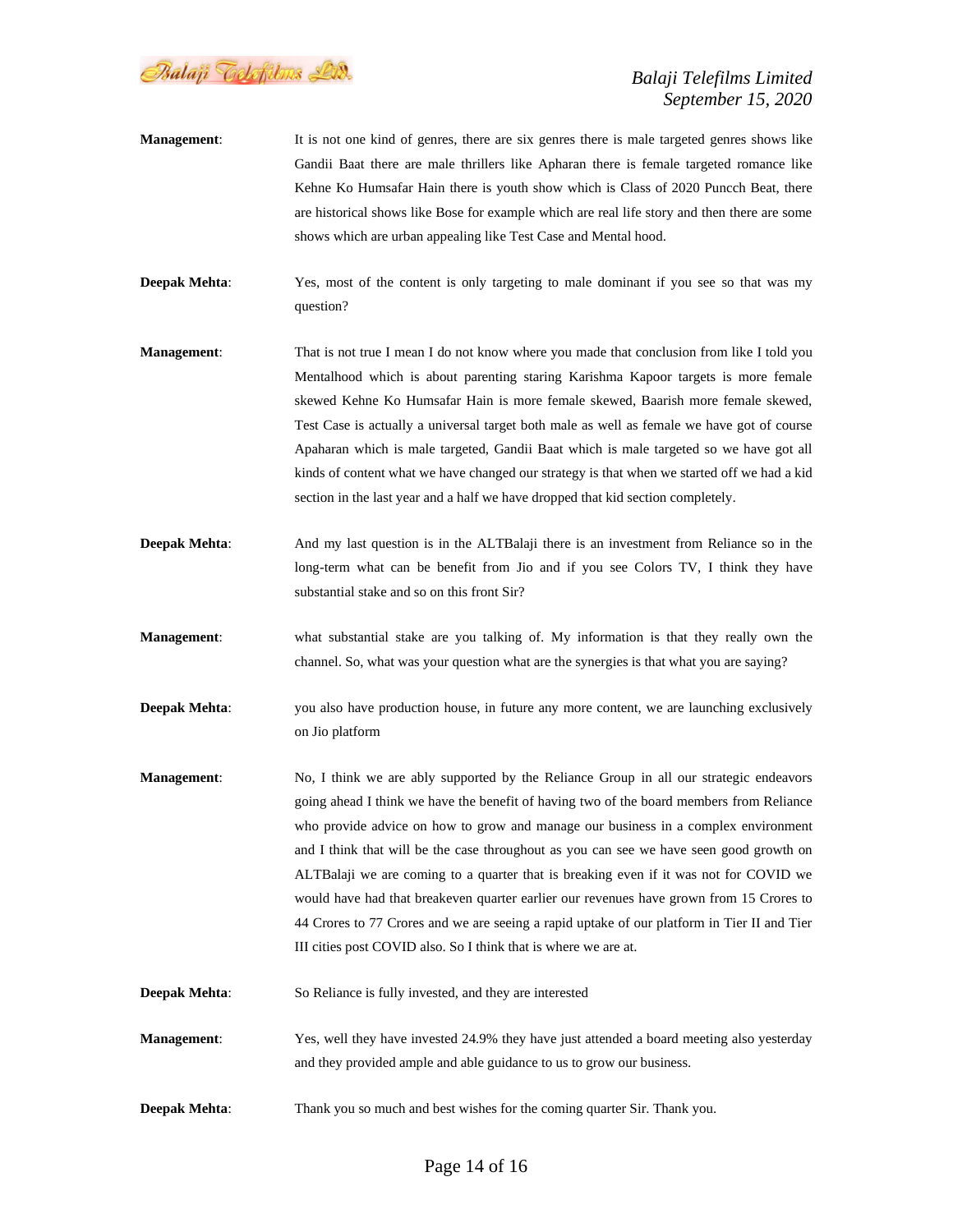

**Moderator:** Thank you. The next question is from the line of Sidhant Mattha from B&K Securities. Please go ahead. **Sidhant Mattha:** Just a follow up question what is the cost control guidance for the year, right now you got staff and other overheads amounted to around 18.7 Crores what can we expect for the full year? **Management:** On the staff cost? **Sidhant Mattha**: The staff and the other overheads. So basically if you are down 41% from 31 Crores to around 18 Crores which you have mentioned in your presentation also so I just wanted to know like what the cost or what is the guidance for the full year are these sustainable **Management**: We do not give guidance for the full year especially because we are in a year brought with lots of uncertainty, but it is good to say that we be keeping a tight eye on all cost to ensure that we deliver results accordingly it is a difficult year to give guidance now. **Sidhant Mattha**: Okay, no issue. Thanks. **Moderator**: Thank you. Ladies and gentlemen, we will take the last question from the line of Chintan Desai from Param Capital. Please go ahead. **Chintan Desai**: Sir I wanted to know what would be the direct subscription revenue for Q4 ex-ZEE and Jio revenues like 12.9 Crores for Q1 what would be that for Q4? **Management:** Q4 of last financial year? **Chintan Desai**: Yes, Q4 FY2020. **Management:** It is around 12.11. **Management**: Yes, it is around 12 Crores, but of course that was when we launched twice the number of shows than we launched in this quarter. **Chintan Desai**: Sir can you just give us a flavor on how are we looking in terms of subscriber addition per day. I believe Feb, March, exit we were looking at 10,000 additions per day in previous call I believe it was 14,000 to 15,000 **Management:** Yes that is down to 10,000 the reason for that is largely because the production of shows has stopped if you can see in this whole quarter we have launched only three shows and we should have been launching 8 to 9 so we are able to maintain the same amount of subscriber addition by launching probably 1/3rd the number of shows.